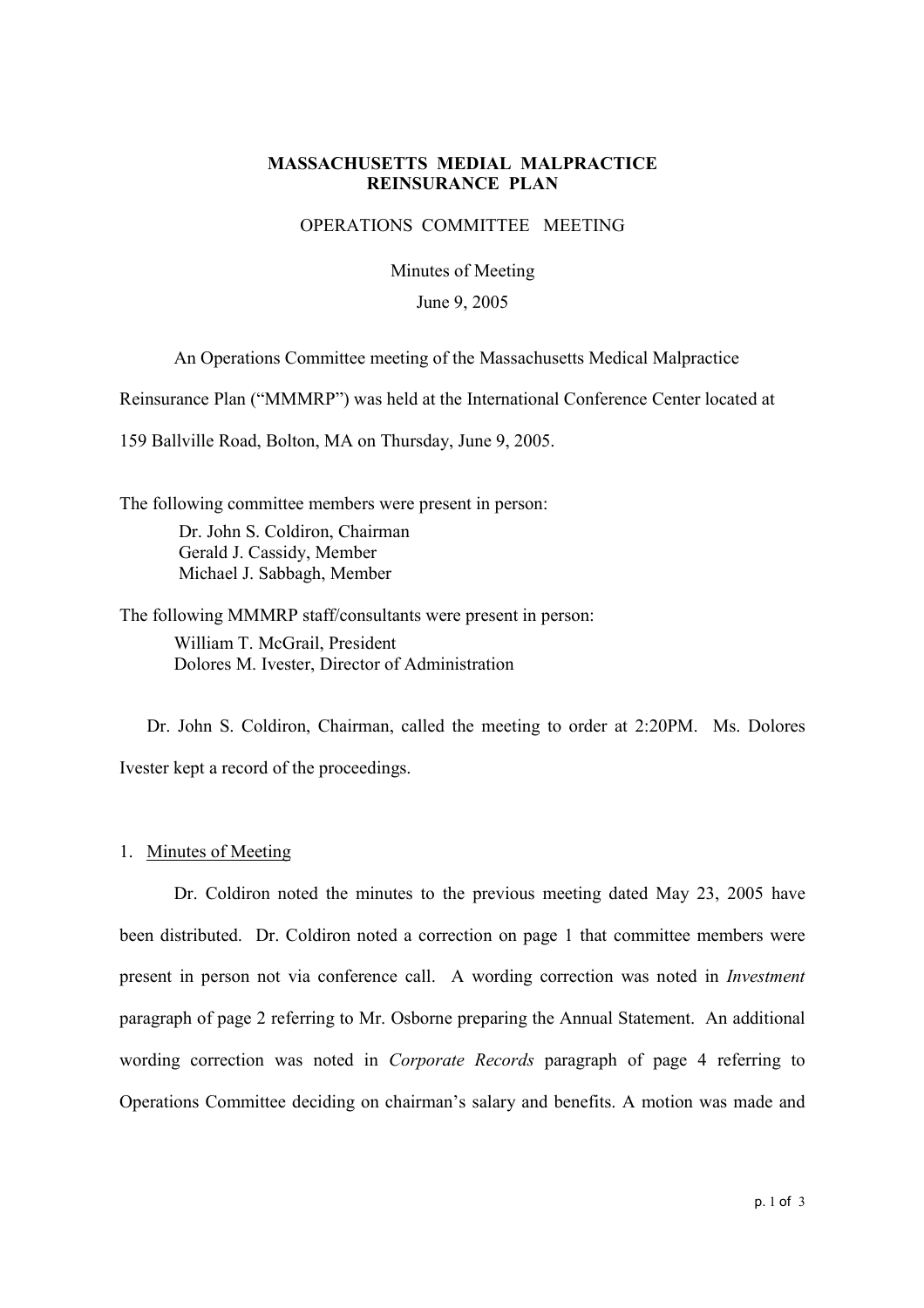duly seconded to approve the May 23, 2005 minutes as discussed and amended. The motion was voted unanimously.

### 2. Ernst & Young Audit

Mr. William McGrail announced that he received a call from Mr. David Brown of E&Y informally indicating that the firm would most likely not continue to perform the annual audit for the Plan due in part to the size of the Plan's current deficit. It was discussed whether this situation would raise suspicions for the Plan. Mr. McGrail indicated that the Plan's deficit will be the topic of discussion and review at an upcoming Governing Committee meeting on June 17. Mr. McGrail is hopeful that E&Y would continue to audit the Plan for FY2005 if the deficit is reduced by actions of the Governing Committee and that the Plan would seek proposals for FY2006 audit. Mr. Cassidy did not feel it would raise suspicions for the Plan to seek proposals for this year's audit even if E&Y would choose not to bid. Based on current Rule 4, the two previous assessments did not include the two highest premium years and the consensus of the committee is to retain E&Y for the FY 2005 audit if possible.

## 3. Quarterly Financials

Mr. McGrail informed the committee that Mr. Robert Osborne has decided not to continue to work for the Plan as consulting controller. Mr. Osborne indicated that he would complete the Q2 2005 financial reports if necessary. Mr. McGrail reported that in discussions with Mr. John Tympanick that the LLJUA is hoping to add a part time accounting employee to its staff and has extended an offer to Mr. Maurice Edwards who holds a CPA designation. Mr. McGrail proposes that the Plan use this employee one day per week to prepare quarterly financial reports. If Mr. Edwards declines this offer, Mr. Tympanick has an alternate recommendation for the Plan who holds a CPA designation, but has no medical insurance